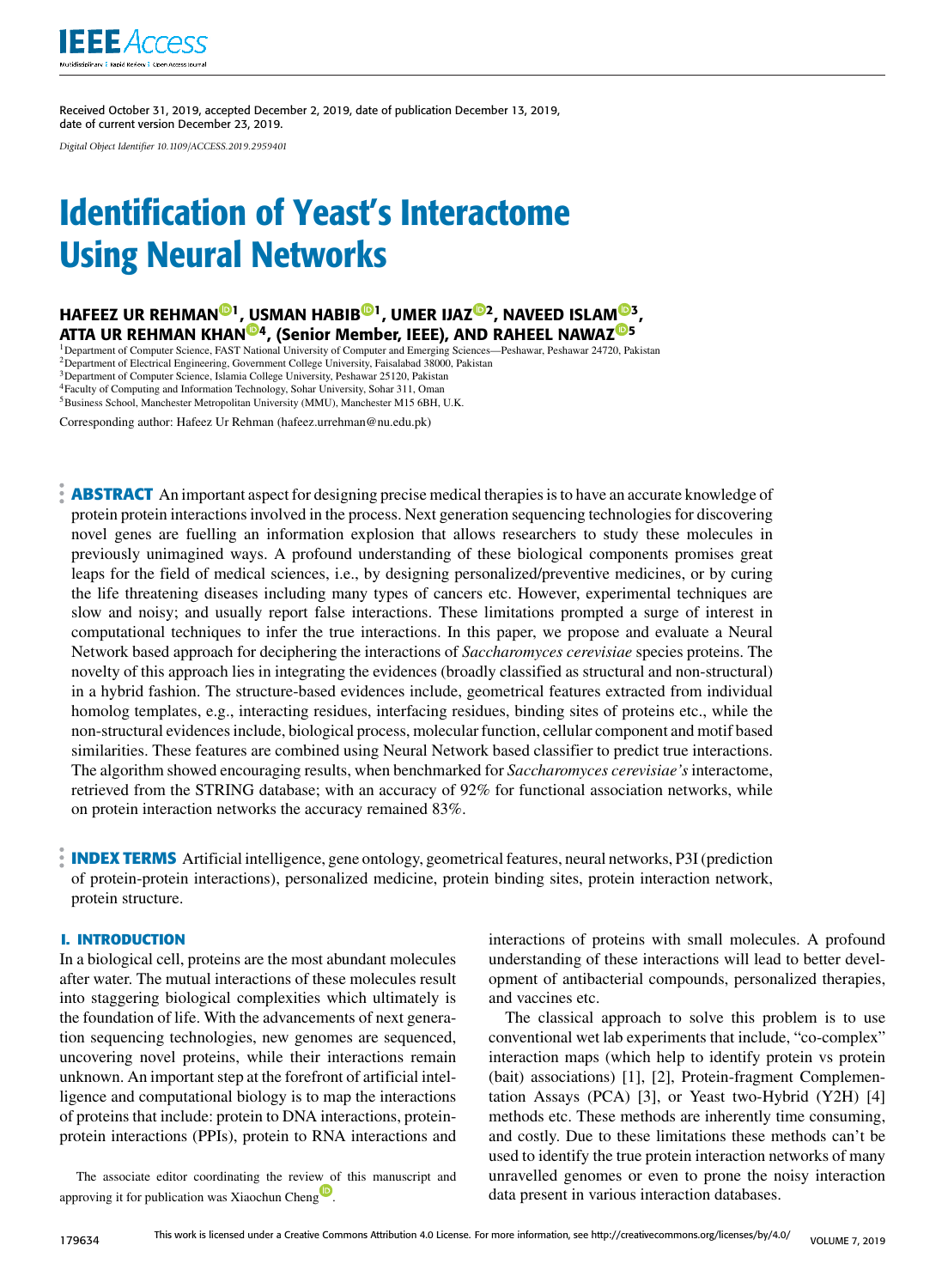Many researchers in the last two decades utilized artificial intelligence based techniques incorporating a wide spectrum of biological information e.g., sequence homology, phylogenetic profiles, and protein's co-expression data, just to name a few, to predict genome-wide interactions of proteins [5]–[8]. However, recent comparative studies show that there is still a huge gap between the number of known genomes and their true interaction maps, [9], [10].

Most of the computational methods that achieve high prediction accuracy for PPIs, utilize structural information of proteins in one way or the other e.g., [11], [12]. The bottleneck for such methods is the sparsity of available structural information, which is evident from a vast gap between the number of protein sequences in sequence databases to the number of sequences with known structure. For example, a well known modal organism of *Saccharomyces Cerevisiae* has only 10% proteins with known structure [13].



**FIGURE 1.** Sequence homology based connection between a functionally unknown protein of *Saccharomyces cerevisiae's* species with well known proteins of other species. [7].

The sparse structural proteins can be associated through structural homology both within and across species (an example can be seen in Figure 1), using the standardized structural databases, such as, the PDB (Protein Data Bank) database [14] etc. The structural homology links are established using shared geometrical features of individual templates. A method based on this type of information was proposed by [11], which has shown significant improvement in PPIs prediction accuracy. However, methods based on geometrical features exhibit degraded performance on proteins for which the homolog templates vary in structural details (i.e., the templates have varied geometry, interfaces, binding sites etc.). One way to deal with this issue is to incorporate additional information that could be non structural but strongly associates with the interactions, for example, the biological process ontology information of a protein which is believed to be linked with protein interactions.

In this paper, we propose a hybrid approach called *P3I (Prediction of Protein-Protein Interactions)* that integrates both structural and non-structural information for evaluating the likelihood of interaction given a pair of proteins. The novelty of *P3I* method lies in constructing a model that integrates the structural features with a number of non structural features such that the likelihood of true interaction is captured.

The structural features are mainly constructed by using the geometry of structural homolog templates, whereas, the nonstructural features are designed using well known higher level knowledge that strongly associates to interactions, such as, the gene ontology based similarity, as well as the motif based similarity. The incorporated hybrid features are suitable for heterogeneous homolog templates because of their wider availability across various genomic sequences. The incorporated features are strongly associated with protein functions and since proteins interact to perform some functions, therefore; it significantly contributes in accurate elucidation of potential PPIs. Lastly, the hybrid features are passed to the artificial neural network classifier for evaluating the confidence of interaction for the input protein pair, which is a probability score depicting the confidence of interaction.

The remaining part of the paper is organized as follows: In Section 2, we outline the current state of the art techniques used to solve the problem of protein interaction prediction, starting from the most primitive feature based techniques to the most advanced feature based techniques (utilizing hybrid features). Furthermore, in Section 3, we present the proposed methodology (*P3I*) based on hybrid types of features to prediction protein interaction when given a pair of proteins as input. We demonstrate in Section 4, the effectiveness of our approach for predicting the interactions of the most widely studied model organism of *Saccharomyces cerevisiae*. In section 5, we provide a comprehensive discussion of the proposed technique on obtained results and their relevance to our hypothesis. In the last section we conclude our study along with potential future considerations.

#### **II. BACKGROUND**

The interactions of proteins are of paramount importance due to their involvement in almost all the biological phenomenon. With the advancement in sequencing technology, more specifically the emergence of the next generation sequencing technologies, molecular blueprints of many organisms are uncovered. However, the mutual association of these proteins i.e., their interaction information, still needs to be unravelled The precise knowledge of PPIs is restrained because of the intricate complexities of macro-molecules that tumble and twirl in a small droplet of water both within and outside a living cell. On the other hand, precise knowledge of PPIs is required to understand biological organisms as well engineered systems.

There are various experimental methods devised to predict protein-protein interactions. The most famous of these include: Protein-fragment Complementation Assays (PCA) [3], Yeast two-Hybrid (Y2H) [4], co-complex interaction maps [1], [2] etc. Unluckily, experimental techniques due to their biological nature have not been to scale up with the number of available genomes. Additionally, experimental approaches result in noise which ultimately results in either false negative or false positive interactions of proteins.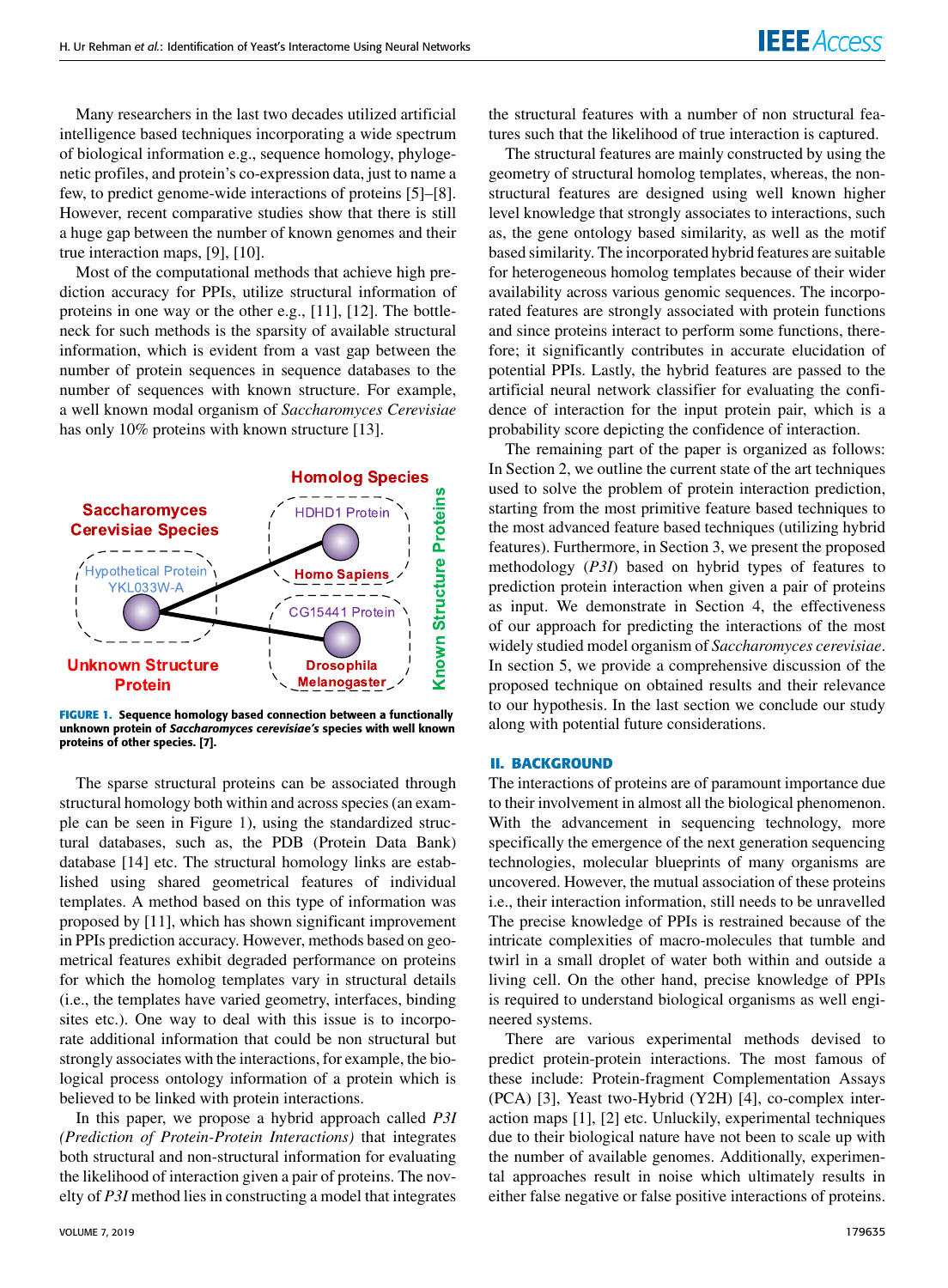These limitations pose a challenge and only a few proteinprotein interactions remain characterized. On the other hand, high throughput technologies are resulting into a huge volume of protein sequences who interaction remain uncharacterised

The very fundamental type of information that PPIs prediction algorithms integrate is the amino acid sequence (also called the primary sequence) of a protein. A protein's primary sequence is the most basic as well as amply available information which is widely used by PPI prediction algorithms It encodes many functional features of a protein. A lot of initial techniques in the area utilized this information to capture phylogeny using sequence and structural homology. A technique based on evolutionary information deduced from the structural conformations and protein activity relationships was proposed by [15]. This method utilizes phylogeny to estimate the possibility of interaction by integrating the phylogeny based features in their model.

Some scientists in [16], utilized the sequence information to make a cascaded classifier based on rotation forest and auto correlation descriptors. The authors of this study integrated the varied nature of two classifiers rotation forest and auto correlation descriptor to deal with the noisy nature of PPIs; which ultimately improved the prediction confidence of PPIs. The authors have shown enhancement in the interaction prediction results for the proteins of *Helicobacter pylori* and *Saccharomyces cerevisiae* species. Likewise, the authors in [17], have suggested to use the sequence information by computing alignments with different species proteins. In this work, they exploited the sequence similarity as the basis for deciphering potential interaction among proteins, as proteins interact to perform some functions and sequence similarity is strongly related to protein functions. For this purpose they chose Bayesian classifier to combine alignment based scores of potentially interacting proteins. A similar work was carried out by [18], which is also based on sequence only information. The authors reported significant progress over the previous works.

The next generation sequencing result in complete protein sequences of many modal organisms, that are utilized in many in-silico methods to cluster protein (by utilizing the interaction information) into related networks, thus providing understanding of functional associations for interacting proteins. A related work was done by [19], in which the researchers construct features from evolutionary trees and later combine them with some properties of the gene ontology. They reported significant improvement in terms of increase in true positive predictions when tested on the proteins of the *Saccharomyces cerevisiae* species.

In addition to utilizing the sequence information, various authors in [20], incorporate concepts from well known fields including, probability theory, graph theory, and graphical models etc., to predict the interactions among proteins. The authors proposed a probabilistic model to decipher the true interactions. They have reported predictions for human species proteins and precisely recovered 40,000 predictions. Furthermore, the high accuracy was attributed to probabilistic

scores obtained by integrating interaction data, gene expression data as well as protein domain data.

In the same vein, many articles, e.g., [21], [22] etc., have focused on the utilization of probabilistic paradigms to predict protein-protein interactions. For example, in order to build an interaction prediction model the authors in [21] proposed a generative probabilistic model while using the graph biclique properties. They reported results for *Saccharomyces cerevisiae* species proteins. The researchers in this study converged to the hypothesis that the use of naïve duplication divergence model is more affective while comparing it with state of the art preferential attachment model. Moreover, a same kind of work has been reported by [22] that predicts the interaction network of *Saccharomyces cerevisiae* species proteins using probabilistic models. The features based on probabilistic models were combined with non-structural features using Bayesian classifier.

Protein domains is an important type of information linked with non-transient interactions. In addition to probabilistic models, some researchers e.g., [23], have used the protein domain knowledge to predict the protein-protein interactions. The initial work in this area has concentrated on utilizing features based on a single domain to function association. It was misunderstood that protein domains perform only one type of function. With the passage of time and evolution in technology, it became evident that a domain is associated with multiple types of protein activities. Similarly, the authors in [23], have used features based on multiple domains to predict protein-protein interactions.

An important type of information that is tightly bonded with protein functions, complex formations as well protein interactions is the structural information of a protein. The structural conformation of a protein determines the the potential interacting partners of that protein. A very famous technique was proposed by [24], in which the authors integrate features based on structure (as well as sequence) information to derive potential interactions. The researchers in this study, utilize sequence fingerprints and integrate them with structure based association scores to predict PPIs. Some researchers [25], suggested using protein structure data to identify the types of interactions a protein may be involved in. They utilized the statistics computed from structural geometry and used these score with SVM (Support Vector Machines) classifier to predict the PPIs. Another group of researchers in [26], incorporated another variation of geometrical features e.g., conserved patterns on interfaces of interacting proteins, to predict PPIs. This interaction specific structural information was reported to improve the prediction results.

Lastly, the most recent schemes that combine both structural and non structural information in a varied way are reported to outperform the previous methods, e.g., [13], [27]–[30]. The authors in these methods calculate the heterogeneous features and combine them using classical machine learning hypothesis functions e.g., Bayesian likelihood, SVM, neural networks (NN) etc. The authors in [13], reported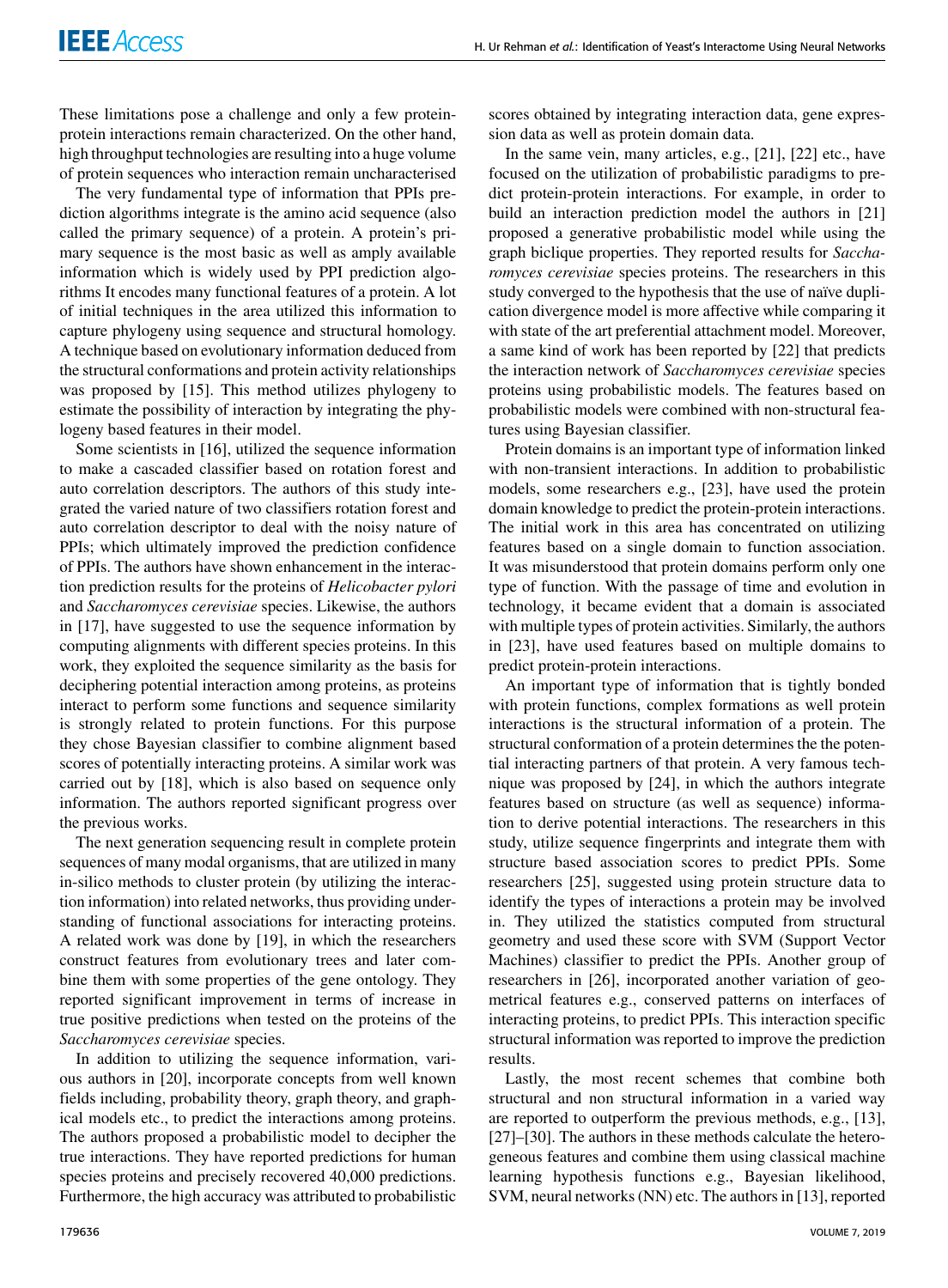

**FIGURE 2.** Flow diagram of the proposed model *P3I (Prediction of Protein-Protein Interactions)*.

that a combined information based model outperforms the single information based model. The method was validated for *Saccharomyces cerevisiae* species proteins.

In [27], the authors also compute hybrid features (i.e., structure based and non-structure based) and combine them using Bayesian likelihood. They reported to have higher accuracy based on hybrid feature than structural information alone. The hybrid features combine different aspect of the molecular activity of proteins, therefore; such information results in an enhanced confidence score of interactions, as interactions occur to perform some activity at the molecular level. In light of these observations, in our work we also employ hybrid features in a unique way that are known to be strongly related to the activities of proteins. We use them to build a model that predicts the PPIs with a high confidence.

## **III. MATERIAL & METHODS**

The interaction network for the proposed algorithm was retrieved from the the most established *STRING* (Search Tool for the Retrieval of Interacting Genes/Proteins) database [31], covering direct (physical) as well as indirect (functional) interactions. Our method (*P3I*) combines both protein structural information e.g., interfacing residues on a protein's surface, potential binding residues etc., and nonstructural information e.g., gene ontology based functional context, shared motifs etc., to infer protein-protein interactions. Another important aspect of this technique is that it exploits protein homology, and can easily be applied on a wide range of uncharacterised proteins resulting in increased coverage. We divide the proposed scheme into eight steps (as shown in Figure 2) and explain each step in detail, in the following subsections:

#### *STEP 1: BLAST FOR HOMOLOG STRUCTURES*

Our algorithm takes as input a potential protein pair, say *P<sup>1</sup>* and *P<sup>2</sup>* (we utilize *Uniprot* [32] IDs in our implementation). For each protein the prediction of PPIs becomes easier if we have some knowledge about its structure. In the first step of our algorithm, we associate each query protein  $P_i$  with some known structures. For this purpose, we utilize protein homology information to establish this link. We use homology because evolutionary relationships between species suggest that the homolog as well as orthologous proteins of different species, whose functions have been established before speciation event and which share high sequence similarity are more probable to have same structure as well as function.

A proteins amino acid sequence information is key to establish protein homology. It is well understood that if two proteins have an alignment score of more than 25 % then they are more likely to be homologs [33], [34] and are more likely to have similarity in structure and function. To find homolog similarity we run a BLAST [35] search for our input proteins against the protein's *NR* database, with an E-value cut-off of 0.0001. For each query protein we pick the model structure with the highest sequence similarity. The model structures are named as *NT* and *MT*. The model structure's detailed information is also downloaded from PDB [14], which will later be used in structural modeling.

#### *STEP 2: FIND STRUCTURAL NEIGHBORS*

Homolog structures alone are not sufficient for drawing any conclusion about interaction. In the second step in order to enhance prediction confidence, the method searches for structural neighbors of each model structures *NT*, and *MT*. For this purpose, the model structures are queried to VAST+ (Vector Alignment Search Tool Plus) service [36] to obtain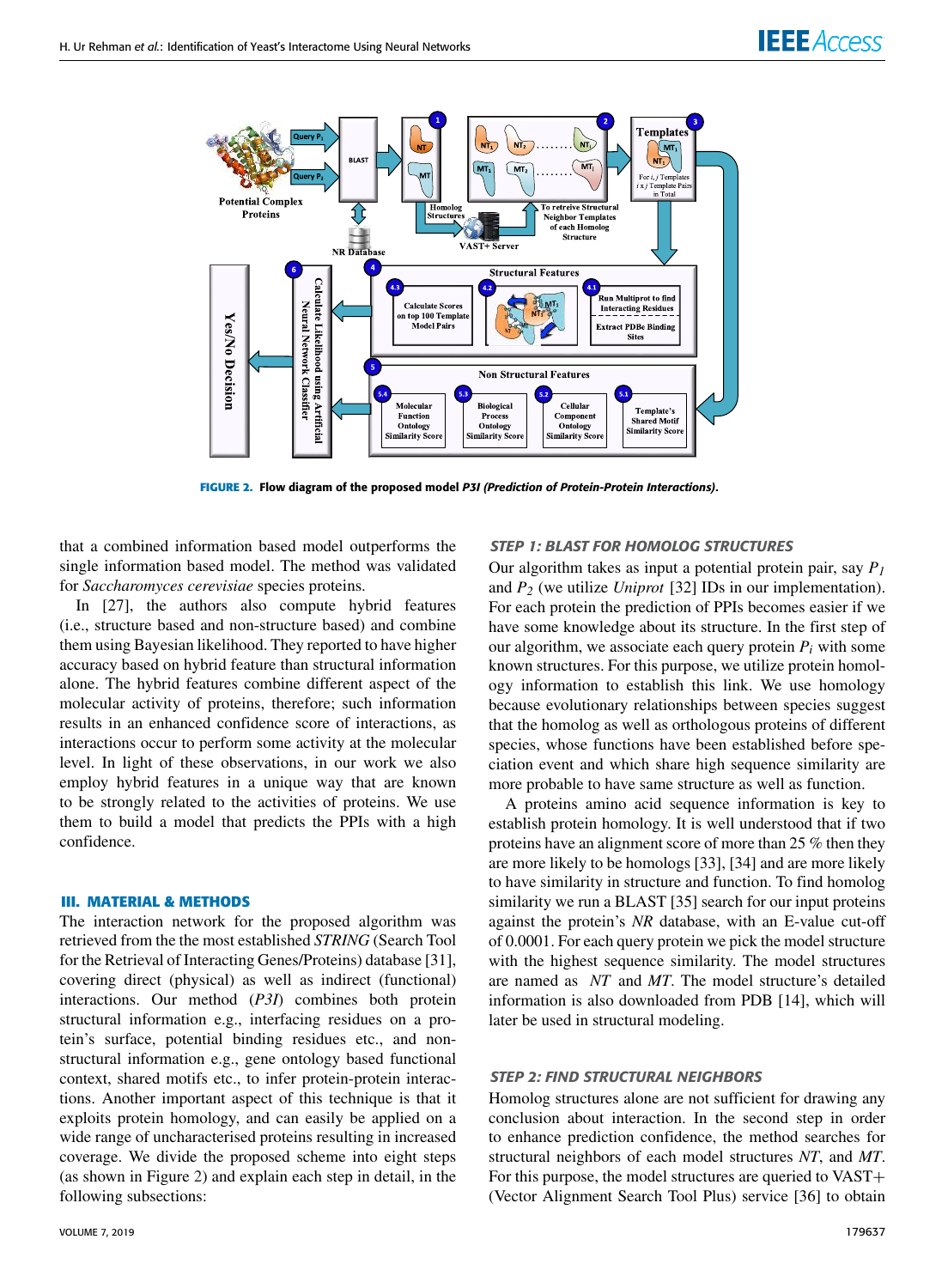structural representatives. VAST+ service is provided by the NCBI (National Center for Biotechnology Information) consortium and is based on the standardized Molecular Modeling Database (MMDB) database. The VAST+ service returns structures that have very similar 3D conformation to the query structure. For each queried model structure, the service calculates geometrical similarities with MMDB database structures, without regard for sequence similarity. Thus the service is able to detect distant homolog structural neighbors. Among the returned structural representatives, we select the top ten structural representatives. The threshold of ten is selected to reduce computational overhead of the modeling phase (i.e., step 4 and 5). The identified structures are called:  $NT_i$  for model structure *NT* and *MT*<sup>i</sup> for model structure *MT*, (where,  $i = 1, 2, \ldots, 10$ .

# *STEP 3: PAIRING OF REPRESENTATIVE TEMPLATES*

For each query protein, so far, we have found one homolog structure and ten representative structures for each homolog structure. To evaluate the interaction strength of query proteins  $P_1$  and  $P_2$ , we make pairs of all extracted structural neighbors i.e.,  $NT_i$  with  $MT_i$  (where  $i = 1, 2, ..., 10$ ), which means  $NT_1$  pairs with  $MT_1$ ,  $MT_2$ .... and so on up to  $MT_{10}$ , likewise we repeat pairing for *NT*2, *NT*<sup>3</sup> .... up to *NT10*. Thus, we generate a total of 100 templates. The template pairing is done to assess the encoded interaction strength of each template with the other. The higher this strength the more likely the proteins are to interact.

# *STEP 4: STRUCTURAL FEATURES*

Once the template pairs are made, next step is to identify their interaction strength. To capture the physical interaction affinity, in the subsequent subsections, we calculate a number of structural features.

#### STEP 4.1) INTERACTING RESIDUES AND BINDING SITES

To identify the interacting residues and binding sites in the template pairs, we identify two types of residues in each template pair i.e., 1) interacting residues and 2) residues that are the binding sites, which will later be used in the model to calculate scores.

The first type of residues i.e., the interacting residues in the template pairs, are extracted using a tool called *Multiprot*, which is part of PRISM (PRotein Interactions by Structural Matching) protocol and is proven to be very successful in identifying interfacing residues [37], [38]. The Multiprot model is designed with the conception that globally different structure proteins can interact using small portions of similar conformation residues. By using this tool the interacting residues are computed for each template pair.

For identifying the second type of residues that are binding sites we utilize the PDBeMotif server by European Molecular Biology Laboratory (EMBL) [39]. PDBeMotif is a very rapid and powerful search tool that facilitates the exploration of binding sites in protein's structural templates. The binding sites are key to a substantial share of interactions that occur among proteins. The PDBeMotif is used to identify the binding sites, among the interacting residues of the template pairs.

# STEP 4.2) INTERACTION MODELS

To capture overall interaction strength we build interaction models *Mod*ij by overlaying the template pairs *NT*<sup>i</sup> *and MT<sup>j</sup>* over the homolog template *NT* and *MT*. Against each input query there are 100 models in total, built from *10*x*10* template pairs. Each model *Mod*<sub>ii</sub> is used to calculate four structure based scores; in addition the scores of all the models are combined to give an overall structural score.

# STEP 4.3) STRUCTURAL INTERACTION SCORES

The structural interaction scores are calculated by combining the structure information extracted for each template pair *NT*<sup>i</sup> *and MT<sup>j</sup>* i.e., # of interacting residues and the # of binding sites. This information is further utilized to calculate four scores for each interaction model *Mod*ij. Our first score is named as  $\mathfrak{R}_{M_c}^{(1)}$  $_{Mod_{ij}}^{(1)}$ , where  $Mod_{ij}$  represents the interaction model.  $\mathfrak{R}_{M_c}^{(1)}$  $_{Mod_{ij}}^{(1)}$  denotes the number of shared interacting residues between the template pair  $(NT_i$  *and*  $MT_i$ *)* and homolog structures *(NT* and *MT)*, in interaction model *Mod*<sub>*ij*</sub>. For arbitrary sequences of templates the  $\mathfrak{R}_{Md}^{(1)}$ *Modij* score integrates the interaction strength between the pairs by considering the interacting amino acids that are conserved.

 $\mathfrak{R}_{\textit{Mc}}^{(2)}$  $\frac{dZ}{dV}$  represents the second score and is evaluated by taking the ratio between the total number of interacting residues and the average number of interacting residues computed from the homolog templates (i.e., *NT* and *MT* ). This score can be obtained using equation 1.

$$
\mathfrak{R}_{Mod_{ij}}^{(2)} = \frac{\mathfrak{R}_{Mod_{ij}}^{(1)}}{Average(NT, MT)}
$$
(1)

The third score  $\mathfrak{R}_{M_c}^{(3)}$  $_{Mod_{ij}}^{(5)}$  counts the potential binding sites in the shared interacting residues for interaction model *Modij*.  $\mathfrak{R}^{(3)}_M$  $^{(5)}_{Mod_{ij}}$  score is calculated using equation 2.

$$
\mathfrak{R}_{Mod_{ij}}^{(3)} = |\mathfrak{R}_{Mod_{ij}}^{(1)} \cap Binding\_Sites(Mod_{ij})|
$$
 (2)

The final structural score  $\mathfrak{R}_{\mathcal{M}}^{(4)}$  $_{Mod_{ij}}^{(4)}$  for interaction model *Modij*, is calculated by taking shared binding sites in the homolog model pair and template pairs as shown in equation 3.  $\mathfrak{R}_{M_c}^{(4)}$  $\sum_{Mod_{ij}}$  is the number of binding sites in the template that align to the number of binding sites in the model.

$$
\mathfrak{R}_{Mod_{ij}}^{(4)} = | Binding\_Sites(NT, MT) \cap Binding\_Sites(Mod_{ij})|
$$
\n(3)

When all scores are calculated for hundred interaction models *Modij*, their effect is combined into one score namely,  $\chi^{(k)}$  for each individual score  $\mathfrak{R}_{\mathcal{M}}^{(k)}$ *Modij* by taking the mean of as shown in equation 4.

$$
\chi^{(k)} = \left(\frac{\sum_{i=1}^{10} \sum_{j=1}^{10} \mathfrak{R}_{Mod_{ij}}^{(k)}}{100}\right) \dots \text{For, } k = \{1, 2, 3, 4\} \tag{4}
$$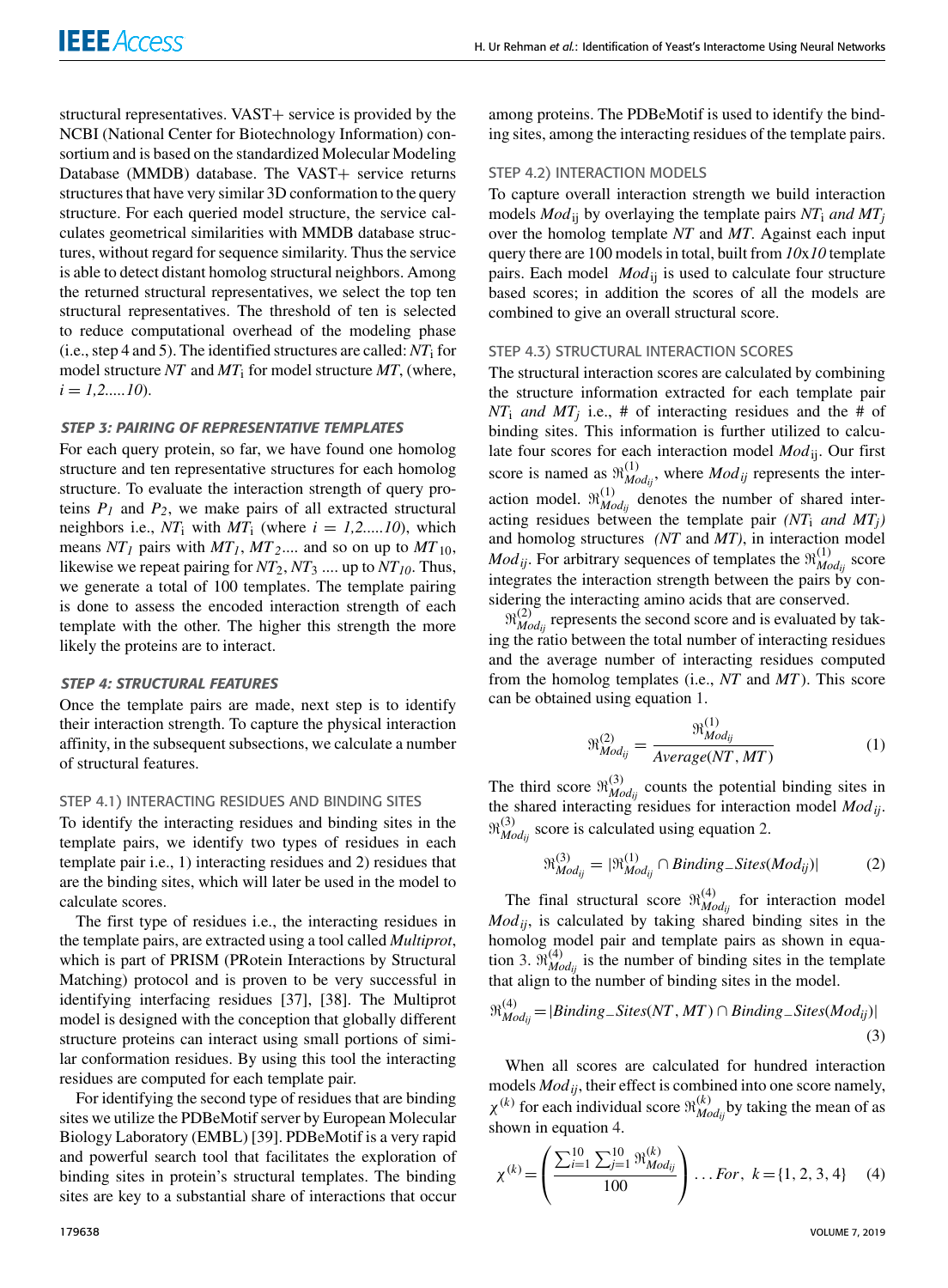In addition to mean scores, we also take standard deviation scores of individual scores  $\mathfrak{R}_{\text{Mc}}^{(k)}$  $_{Mod_{ij}}^{(k)}$ , to evaluate if the structural templates have mutual similarity or dissimilarity. If the differences among structural neighbors are too high, the standard deviation will be high; otherwise it will be low. The standard deviation scores  $\chi^{(l)}$  for individual interaction model scores  $\mathfrak{R}_{\bm{Mc}}^{(k)}$  $_{Mod_{ij}}^{(k)}$  are calculated using equation 5.

$$
\chi^{(l)} = \left( \sqrt{\frac{\sum_{i=1}^{10} \sum_{j=1}^{10} \left( \mathfrak{R}_{Mod_{ij}}^{(k)} - \chi^{(k)} \right)^2}{100}} \right) \dots \text{For, } k = \{1, 2, 3, 4\} \text{ and } l = \{5, 6, 7, 8\} \tag{5}
$$

# *STEP 5: NON-STRUCTURAL FEATURES*

In order to capture the biological context of interactions, we incorporate the non-structural features (or scores) that capture, on a higher level, the behavioural aspect of protein interaction networks. The first three non-structural scores are related to gene ontology whereas the last score is related to the fingerprints conserved in the interacting protein sequences.

Protein interactions occur under a collaborative objective and that objective is usually a function that they perform at the molecular level. Thus protein functions have strong correlation with protein interactions. For this purpose from the various classification schemes to standardize the definition of protein function, we select the state of the art Gene Ontology (GO) classification scheme [40]. The gene ontology is a widely used, structured, controlled vocabulary of protein activities where each activity in GO is called a term. GO terms provide wider coverage and consistency in annotating protein roles in the cellular context. Keeping in view the strong correlation between GO terms and protein interactions, we operate our first three non-structural scores based on gene ontology. More precisely each non-structural score is based on a sub-ontology of GO namely, cellular component, molecular function and biological process.

# STEP 5.1) GO CELLULAR COMPONENT SIMILARITY SCORE

Cellular component ontology covers the localization aspect of a protein i.e., the parts of a cell or its extracellular environment where a protein localizes. Protein interactions are strongly correlated with the localization of proteins. The first non-structural feature namely  $\chi^{(9)}$ , is based on average cellular component ontology's semantic similarity among homolog templates. It is defined as:

$$
\chi^{(9)} = \left(\frac{\sum_{i=1}^{10} \sum_{j=1}^{10} \frac{|GO\_CC_{NTi} \cap GO\_CC_{MTj}|}{min(|GO\_CC_{NTi}|, |GO\_CC_{MTj}|)}}{100}\right) \tag{6}
$$

# STEP 5.2) GO MOLECULAR FUNCTION SIMILARITY SCORE

The molecular function ontology covers the activities of proteins at the molecular level, such as binding or catalytic activities etc. Protein interact to perform one or more such activities, therefore molecular function similarity can be helpful in relating proteins for interaction. The second nonstructural clue namely  $\chi^{(10)}$ , is based on average molecular function ontology's semantic similarity among homolog templates. It is defined as:

$$
\chi^{(10)} = \begin{pmatrix} \frac{\sum_{i=1}^{10} \sum_{j=1}^{10} \frac{|GO\_MF_{NTi} \cap GO\_MF_{MTj}|}{min(|GO\_MF_{NTi}|, |GO\_MF_{MTj}|)}}{100} \end{pmatrix} \quad (7)
$$

# STEP 5.3) GO BIOLOGICAL PROCESS SIMILARITY SCORE

Biological process ontology refers to sets of molecular events (with a definite start and end) which occur under the functional context of organized living units i.e., cells, tissues, organs, up to the complete organisms. To evaluate the event based similarity between homolog structures of interacting proteins, the third non-structural clue namely  $\chi^{(11)}$ , of our algorithm is defined as:

$$
\chi^{(11)} = \begin{pmatrix} \frac{\sum_{i=1}^{10} \sum_{j=1}^{10} \frac{|GO\_BP_{NT_i} \cap GO\_BP_{MTj}|}{min(|GO\_BP_{NT_i}|, |GO\_BP_{MTj}|)}}{100} \end{pmatrix}
$$
 (8)

### STEP 5.4) TEMPLATE'S SHARED MOTIF SIMILARITY SCORE

A motif is a small conserved sequence present in a protein sequence having some functional significance. The number of motifs in sequences can also be used as a clue to determine its interaction tendency. Therefore, in addition to gene ontology based similarity, another type of non-structural feature that we incorporate is the shared motif similarity among templates. The shared motif among structural neighbor can give clue to their interaction. We utilize the motif information from the *PROSITE* database [41]. We calculate the shared motif based similarity score i.e.,  $\mathcal{F}^{(12)}$ , using the following formula:

$$
\chi^{(12)} = \left(\frac{\sum_{i=1}^{10} \sum_{j=1}^{10} \frac{|Motif_{NTT} \cap Motif_{SMT}|}{min(|Motif_{SNT}|, |Motif_{SMT}|)}}{100}\right) \tag{9}
$$

# *STEP 6: PPI PREDICTION USING ARTIFICIAL NEURAL NETWORKS*

In the last step, all structural and non-structural features are passed to an Artificial Neural Network (ANN) classifier for a decision about the input proteins  $P_1$  and  $P_2$ , to be either interacting or non-interacting pair. The ANN is a practical technique for learning real valued, discrete valued, or vector valued hypothesis functions from the training data. One of the reason for choosing ANN classifier is its robustness to errors in the training data which has successfully been demonstrated in practical problems related to many different fields such as speech recognition, interpretation of visual scenes, learning robot control strategies, pattern recognition etc. On the other hand, probabilistic classifiers such as Bayesian, Probabilistic Graph Models etc., are also a good choice (as our features are mutually independent) but in some situations computing posterior probabilities becomes cumbersome, so that is why we chose the neural network classifier.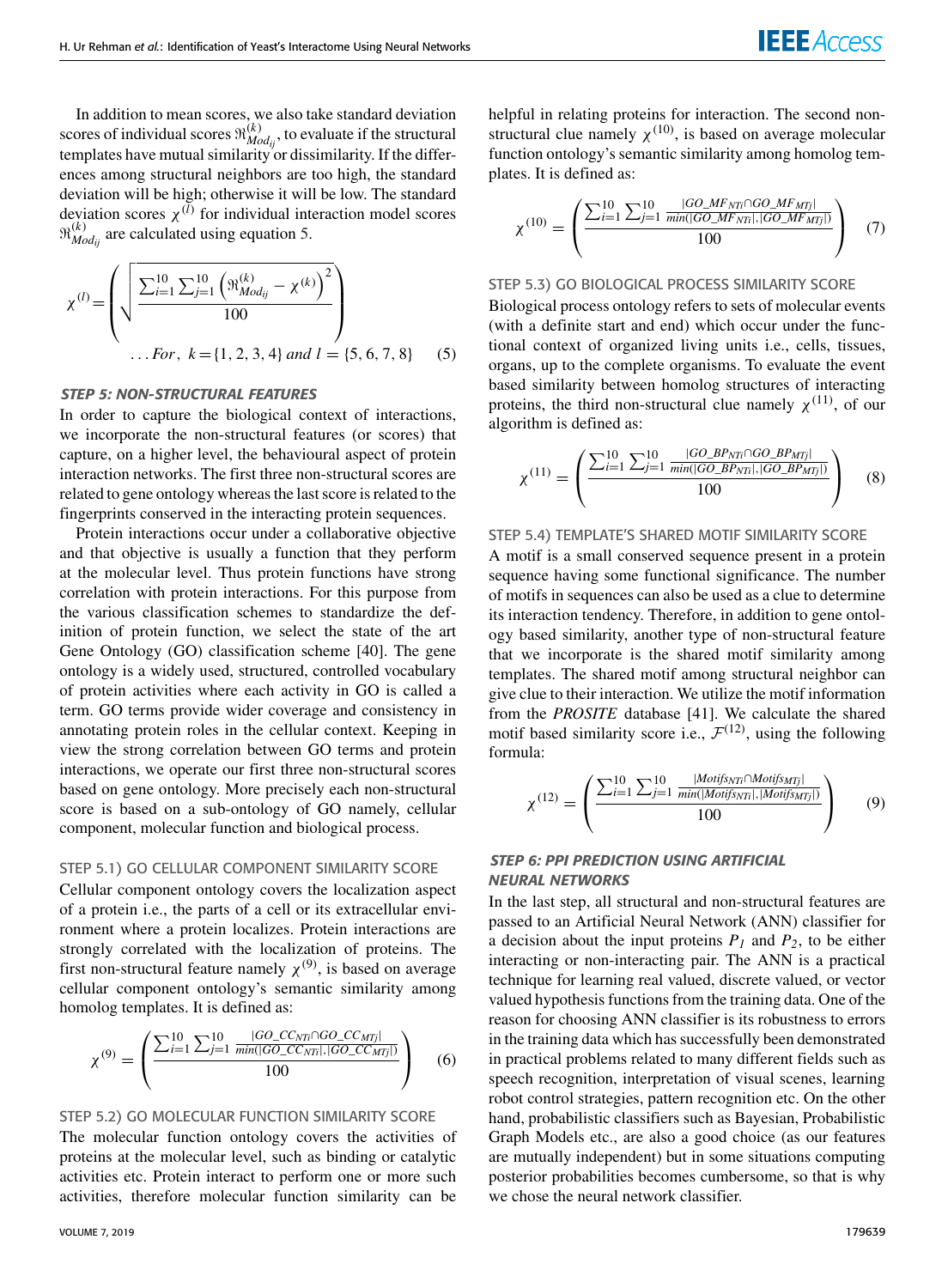

**FIGURE 3.** Artificial Neural Network architecture for PPI prediction.

The ANN's architecture that we employ is depicted in figure 3. We used three layer feed forward neural network with weights adjusted using stochastic gradient descent approach. The input layer of our architecture consists of twelve structural and non-structural features, namely  $\chi^{(1)}$ ,  $\chi^{(2)}$ ,  $\chi^{(3)}$ , .......,  $\chi^{(12)}$  along with a bias input  $\chi^{(0)}$ . For training error, we use the binary cross entropy loss function, as shown in Equation 10.

$$
J(\theta) = -\frac{1}{m} \left[ \frac{\sum_{i=1}^{m} (y^{(i)} log h_{\theta}(x^{(i)}) + \frac{1}{(1 - y^{(i)}) (1 - log h_{\theta}(x^{(i)}))} \right] \tag{10}
$$

where,  $x^{(i)}$  are the features and  $y^{(i)}$  are the predicted labels. For the hidden layer we tried different possibilities to maximize generalization. The number of network parameters were adaptively adjusted by varying the number of hidden nodes. Each perceptron at hidden and output layer implements a sigmoid function. Among the various architectures tested, the network architecture (*Nhidden*=5, *Noutput*=1) achieved the best performance with improved generalization. The output layer perceptron fires a higher value (reflecting interaction) if the input proteins  $P_I$  and  $P_2$  are found to be interacting otherwise it fires a lower value (depicting non-interacting protein pair).

# **IV. RESULTS**

We benchmark our method (*P3I*) on the most widely used modal organism of *Saccharomyces cerevisiae* proteins. The interaction network was retrieved from the most established *STRING* (Search Tool for the Retrieval of Interacting Genes/Proteins) database [31], covering direct (physical) as well as indirect (functional) interactions. For each interacting pair in the dataset say *Pi* and *Pj*; our *P3I* method calculates twelve features (8 using structural information and 4 using non-structural information). These features are combined using Neural Network classifier to get a likelihood score of whether the input proteins *i.e., Pi* and *Pj*, interact or not.

# *A. STRING INTERACTION TYPES*

The STRING database contains interactions for more than 2000 organisms, providing widest genome wide PPI coverage. In the STRING database, the *Saccharomyces*

*cerevisiae* species' interactome consists of 59,394 interactions, as of August, 2017. The extracted interaction network includes proteins from many different species, with largest nodes from, *Saccharomyces cerevisiae, Arabidopsis thaliana, Homo sapiens, Rattus norvegicus, Arabidopsis thaliana,* and *Dictyostelium discoideum* species. We handle the false positive interactions by considering interactions with at least one experimental evidence. The filtered network contained 34,678 proteins.

# *B. EVALUATION MEASURES*

We run our experiments in ten fold cross validation settings. We do random division of the interactome retrieved from STRING database into ten partitions. One is randomly selected for test while the model is trained on the remaining nine partitions. The process is repeated ten times. The input of our algorithm is a pair of proteins from the interactome (either interacting or non interacting). For each protein pair *Pi* and *Pj* in the interaction data-set, we consider the interaction of *Pi* and *Pj* to be unknown and then do prediction using our algorithm. For evaluation we compare the prediction results with the true interactions.

For evaluating the statistical strength of our algorithm we compute standard performance measures, such as: precision, recall, accuracy and F1 scores in the following manner:

$$
precision = \frac{TP}{TP + FP}
$$

$$
recall = \frac{TP}{TP + FN}
$$

$$
accuracy = \frac{TP + TN}{TP + FP + TN + FN}
$$

and

$$
F1 = \frac{2 * precision * recall}{precision + recall}
$$

where TP are the number of true positives, FP are the false positives, TN are the true negatives and FN are the number of false negatives.

# *C. UNPREDICTABLE FALSE NEGATIVES (UFN)*

Before presenting the precision, recall, accuracy and F1 values. We explain the Unpredictable False Negative (UFN) terms that we exclude from our model. The UFN terms are false negative terms for which there is not enough biological evidence available, to give a prediction. To elaborate the concept of UFN terms it is pertinent to describe the way we utilize the concept of TP, TN, FP, and FN (both predictable and unpredictable FN) terms for our analysis. An illustration of the whole concept is presented in Figure 4. In this figure the true space represents all the original interactions in STRING dataset. The solution space on the other hand is the complete set of interactions that *P3I (Prediction of Protein-Protein Interactions)* takes into consideration for inclusion into prediction space; while prediction space is the set of all interactions predicted by our model *P3I*.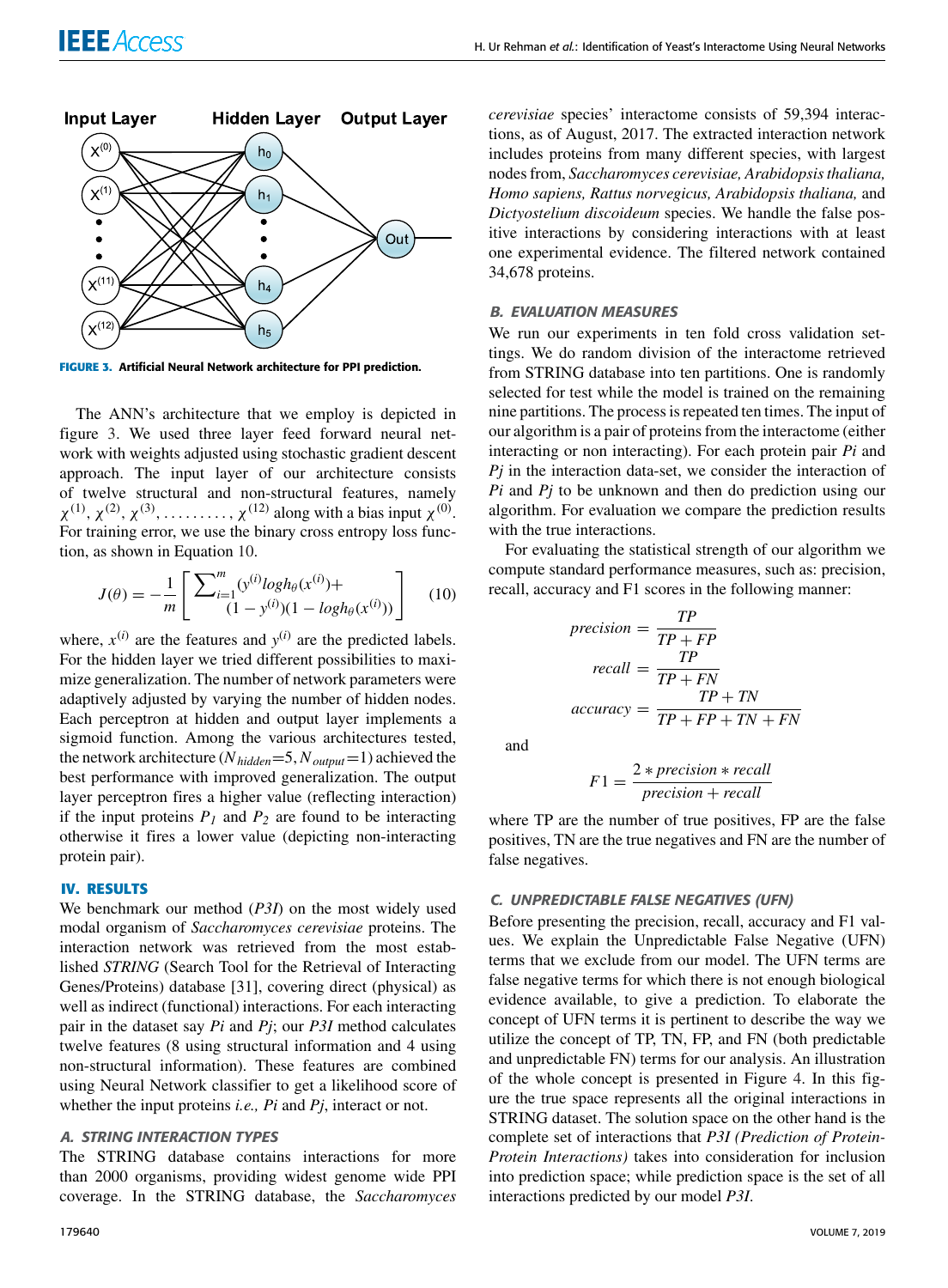

**FIGURE 4.** An illustration of TP, FP, TN, FN and Unpredictable FN for *Saccharomyces cerevisiae*'s interactome extracted from *STRING* database.

In the above stated spaces, the intersection between the true space and the prediction space is called the TP interactions; FP interactions are all interactions in prediction space excluding TP interactions; TN interactions are all the instances in solution space excluding the prediction space and true space instances. Lastly the FN instances on the other hand are those interactions which are present in the true space but are not present in the predicted space. These can broadly be categorized into UFN (not present in solution space) and predictable FN (present in solution space). The UFN interactions can't strictly be called as false negatives in the true sense because our method *P3I (Prediction of Protein-Protein Interactions)* didn't reject these interactions. The problem with UFN is the unavailability of related biological information that could be used to include proteins with these interactions into the solution space. Thus for our analysis we excluded the UFN terms from false negatives.

# *D. PRECISION, RECALL, ACCURACY AND F1 SCORES*

In this section we present the precision, recall, accuracy and F1 score as shown in Table 1. The interaction network contains both the protein-protein interactions and functional associations of proteins. The protein interaction networks are inherently noisy and contain false positive interactions. To include, only the high confidence interactions, we filter the network into sets containing at least, 2 interaction evidences, 4 interaction evidences, 6 interaction evidences and more than six interaction evidences. As clearly can be seen that the network having at least six interaction evidences outperforms the other interactomes. The higher accuracy and precision values are at the cost of a slighter increase in the number of false negatives which slightly decreases the recall.

The proposed technique achieved an overall highest accuracy of 86.98%, precision of 86.89%, recall of 80.04% with an F1 score of 83.32%.

**TABLE 1.** Precision, Recall, Accuracy and F1 Scores for *Saccharomyces cerevisiae's* species with interactomes having 2, 4, 6 and 8 interaction evidences (containing both the protein-protein interactions and functional associations).

| Number of   | Precision | Recall | Accuracy | F1     |
|-------------|-----------|--------|----------|--------|
| interaction |           |        |          | Score  |
| evidences   |           |        |          |        |
|             | 77.81%    | 88.41% | 81.33%   | 82.77% |
|             | 84.21%    | 86.15% | 83.25%   | 85.17% |
|             | 86.33%    | 81.36% | 86.11%   | 83.77% |
|             | 86.89%    | 80.04% | 86.98%   | 83.32% |

# *E. PRECISION AND ACCURACY OF INTERACTIONS VS FUNCTIONAL ASSOCIATIONS BASED EDGES*

The STRING interaction database mainly contains two types of links among proteins 1) interaction links 2) functional association links. An interesting aspect of our results is to evaluate the false positives present in these edges. We filter the STRING interactome for yeast species with respect to the number of supporting evidences for each type of association i.e., 1) interaction links 2) functional association links. We made an overall eight interactomes for each type of association in the following manner: *Interactome 1* consisting of edges with at least one experimental evidence, *Interactome 2* consisting of edges with at least two experimental evidences and so on upto *Interactome 8* consisting of edges with at least eight experimental evidences.

To report the statistical bias of our classifier for each interactome *i* we evaluate the corresponding accuracy values. In addition, in order to capture the statistical variability of our predictions we also evaluate the precision values for each interactome *i*.



**FIGURE 5.** Accuracy values with multi-level interaction supporting evidences for *Saccharomyces cerevisiae*'s interactome extracted from *STRING* database.

The precision and accuracy values operated on each interactome *i* are reported in figure 6 and figure 5 respectively.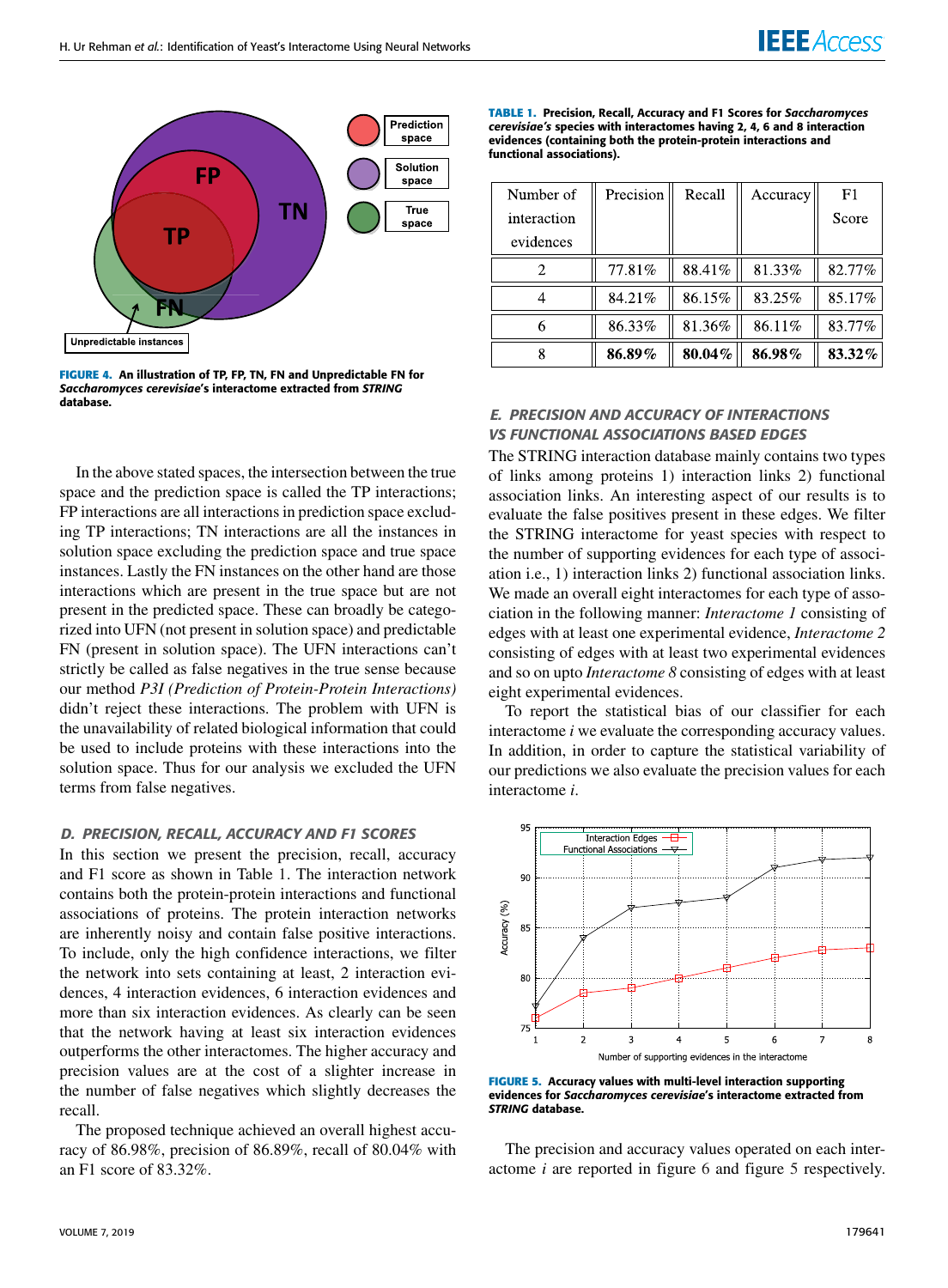

**FIGURE 6.** Precision values with multi-level interaction supporting evidences for *Saccharomyces cerevisiae*'s interactome extracted from *STRING* database.

The model with eight experimental evidences achieved the overall best accuracy for both type of associations edges. Likewise, in figure 5, as expected, there is an increase in accuracy values with increasing number of supporting evidences for each type of edge. An important result that we conclude by looking at these curves is the higher accuracy of functional association edges in STRING database. From this we can conclude that functional association edges in STRING are much reliable (and have comparatively less noise) as compared with interaction type edges.

In Figure 6, we report the precision values with respect to the number of supporting evidences for each type of association in STRING database. Like accuracy, we see similar trend for precision. It is increasing as we increase the number of supporting evidences. In addition, functional association type edges have higher precision compared to interaction type edges. By looking at both the precision and accuracy curves, it can thus be concluded that functional association edges in STRING database are much reliable compared to interaction type edges.

We benchmark our results for best performing high confidence interaction network (consisting of proteins with eight number of experimental evidences per edge in the network) obtained from STRING database. Our model achieved an overall accuracy of 92% and precision of 92.65% when operated on functional associations type edges of STRING database. Likewise, it achieved an overall accuracy of 83% and precision of 84.39% when operated on interaction type edges of the STRING database.

# *F. COMPARISON WITH PrePPI APPROACH*

In this section, we compare our algorithm with a recently proposed most famous technique called *Pre-PPI*, which was proposed by Zhang *et al.* [13]. In this paper, the author proposed to integrate different types of structural as well as non-structural biological data to infer protein-protein interactions. They further utilize Bayesian likelihood to calculate a probabilistic estimate on top of integrated structural and



**FIGURE 7.** Comparison of Acurracy, Recall, Precision, and F1 score using our method (in maroon) and PrePPI (in gray) for interaction dataset of *Saccharomyces cerevisiae* proteins extracted from *STRING* database.

non-structural information. There is a plethora of techniques that use Bayesian reasoning in many different ways to precisely predict protein interactions. PrePPI uses Bayesian reasoning along with both structural and non-structural biological data and reported encouraging results; therefore, we selected PrePPI to compare with our approach.

To compare our method *P3I (Prediction of Protein-Protein Interactions)* with Pre-PPI we compute four statistical measures (i.e, precision, recall, accuracy and F1 score). In figure 7, the values for all four measures are reported for both techniques, when operated on *Saccharomyces cerevisiae's* interactome. It is important to mention here that the reported values are for high confidence interaction networks i.e., the interactome was filtered to retain interactions with at least eight experiments validating per interaction. From the figure it is evident that the proposed technique outperforms the PrePPI in all aspects i.e., precision, recall, accuracy and F1-score. Our method results in high precision because of the lower rate of false positives compared to PrePPI method. On the other hand higher accuracy is because of both true positives and true negatives in addition to lesser false positive rate. Another important measure of interest is the recall, which evaluates the number of true interactions within interactome that were missed by the classifier i.e., it not just considers true positive predictions but also utilizes false negative predictions (missed the classifier). For this measure as well, our techniques performs slightly better than PrePPI approach. The last measure is the F1 Score which is computed by combining recall and precision. The F1 score assesses the statistical strength of a classifier. The F1 score of *P3I (Prediction of Protein-Protein Interactions)* is also higher as both precision and accuracy values of our approach are higher than the prePPI approach (as shown in figure 7).

The outstanding performance of our technique can be attributed to a number of factors. The most important factor is the integration of PPI specific information i.e., protein binding sites, with non-structural features (which give global interaction context). Another important factor is the other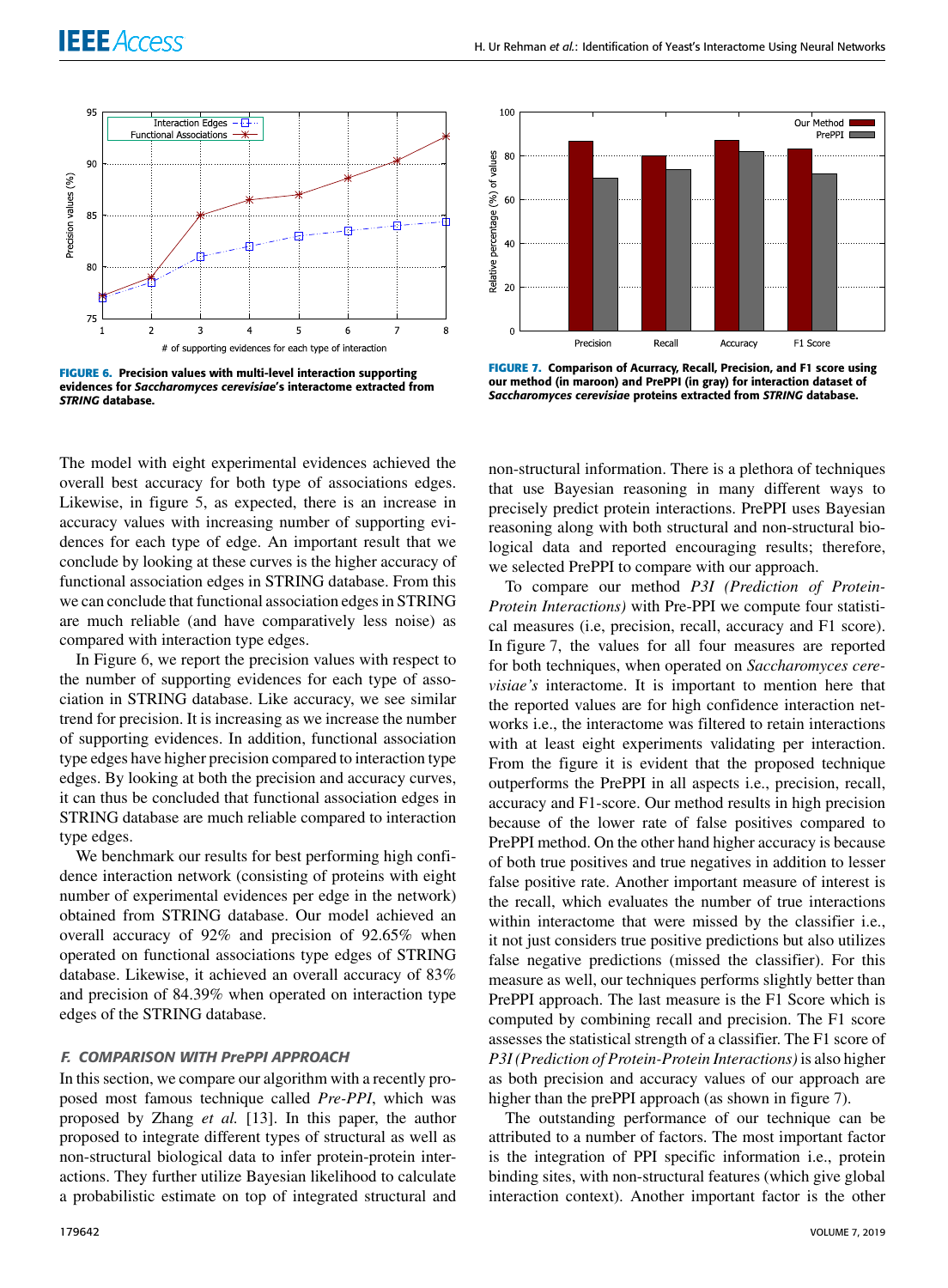

**FIGURE 8.** The five most frequent functions of *Saccharomyces cerevisiae's* proteins in the gene ontology.

type of structural information e.g., interfacing residues, interacting residues etc., which are also very helpful in exact modelling of the interaction behavior. Lastly, the non-structural clues e.g., motif similarity, and GO based different similarities provide the semantic information of interactions and are helpful in exact delineation of protein-protein interactions.

# **V. DISCUSSION**

This section contains a brief analysis of how the proposed technique overcomes the identified problems. The analysis is carried out on five most frequent gene ontology terms present in the *Saccharomyces cerevisiae's* species.

# *A. WHY THE PPIs ARE DIFFICULT TO PREDICT?*

Representing the precise behavior of protein-protein interactions in a model is a difficult task which can be attributed to many different factors. The most important factor effecting PPI prediction is the scale at which we want to characterize PPIs. Primarily, protein-protein interactions are grouped into two basic classes, namely: stable interactions and transient interactions. Whereas each type can have a degree of associated bonding strength.

Stable protein-protein interactions are unique and this uniqueness is because of their similarity to proteins that have been purified as multi-sub unit complexes. Stable PPI examples include haemoglobin and central RNA polymerase, the occurrence of apiece in a complex results in steady complexes (that are stable in their conformation).

The transient interactions, on the other hand, are mostly associated with biological processes frequently occurring in the cell. These type of interactions are temporary in nature and are the result of certain cellular conditions that govern the occurrence of these interactions. The example transient interactions include phosphorylation, localization to discrete zones of the cell and most frequently the conformational changes. While in contact with their interactors, momentary interacting proteins are included in a broad assortment of molecular level forms, including molecular transport, conformation, signaling, apoptosis, folding and cell cycling. Capturing these dynamics in a model is a daunting task and on top of that lack of associated biological data, makes it even more difficult for algorithms to maintain their robustness, while keeping a uniform prediction accuracy.

# *B. MOLECULAR FUNCTION BASED ANALYSIS OF PREDICTED PPIs*

In this part we present the analysis of predicted PPIs with respect to most frequently occurring gene ontology terms of molecular function ontology. Proteins perform a multitude of functions at molecular level and a protein's function means molecular level, cellular level as well as localization aspects that a protein can be part of, including its interactions with other molecules (such as substrates, ligands, pathogens and other small compounds etc.). The PPIs occur to perform a variety of such functions. This analysis is important in delineating which interaction performs which type of molecular function. For this purpose we use the molecular function ontology of Gene Ontology (GO) classification scheme [40].

The GO is the current standard for protein functions due to desirable properties of this classification scheme, the important among those properties include, their coverage of many species, disjoint functional classes, format standardization etc. The gene ontology is a hierarchical arrangement of protein activities having Direct Acyclic Graph (DAG) organization.

We carried out our analysis on five most frequent gene ontology terms present in the *Saccharomyces cerevisiae's* species. The selected functions include hydrolase activity, RNA binding, DNA binding, transferase activity and structural molecule activity. In Baker's yeast species, the hydrolase activity has 665 sequence instances, transferase activity has 812, RNA binding has 872, DNA binding has 1251, and structural molecule activity with 289 sequence instance annotations. For broader coverage we selected only five ontology terms. It is important to note that these terms occur in high frequency and more than 85% proteins in the yeast species are annotated either directly or indirectly (through parent-child relationship) with these terms. The representation of selected proteins in gene ontology graph is shown in Figure 8.

The interactomes (containing both interactions and functional associations) are parsed for each ontology function and an overall accuracy is computed for each set of interactions. The accuracy values for each type of functional class are as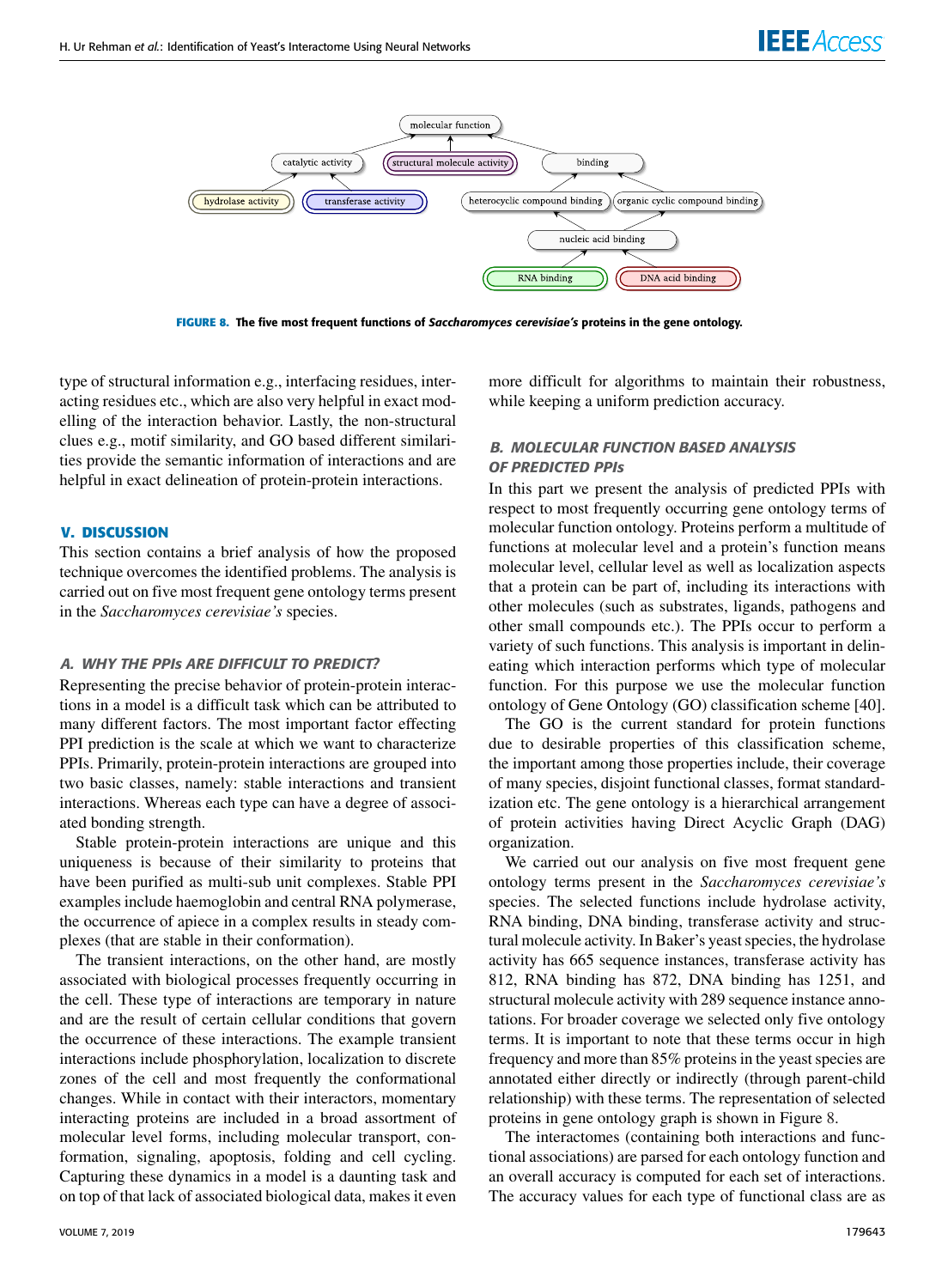follows: 100% for DNA binding interactions, 98.5% for RNA binding interactions, 82.5% for hydrolase activity interactions, 84.3% for transferase activity interactions, and 77.2% for structural molecule activity interactions.

The outstanding prediction accuracy of our technique can be accredited to a number of reasons: First, the quality of interactions is very high as each interaction is supported by at least 8 experimentally verified interactions set. Secondly, as can be seen, the performance for DNA binding and RNA binding interactions outperforms the other three functional classes which is an indicator of the fact that the structural and non-structural information we integrate is more relevant to identifying binding type of interactions, which are also the most frequent type of interactions in yeast interactome.

# **VI. CONCLUSION**

In this study, we present a novel approach for deciphering the interactions of proteins. The novelty of this approach lies in integrating the evidences in a hybrid fashion i.e., the structure based geometrical features, e.g., interacting residues, interfacing residues of proteins etc., with non-structural features, e.g., semantic similarity features based on gene ontology etc. The proposed approach is bench-marked on the *Baker's yeast* interactome extracted from the STRING database. The algorithm achieved higher accuracy on both types of STRING database networks i.e., protein interaction network as well as for functional association network of proteins. This indicates that the incorporated hybrid features are strongly linked with protein's functional activity. The proposed algorithm is modular in nature and can easily be extended to incorporte more evidences to further enhance the prediction confidence and applicability across species.

### **ACKNOWLEDGMENT**

The authors would like to thank NUSyS Research Group (URL: http://pwr.nu.edu.pk/home/nusys/) for their support in running the scripts on their high computing platform.

#### **REFERENCES**

- [1] G. Rigaut, A. Shevchenko, M. Wilm, M. Mann, B. Séraphin, and B. Rutz, ''A generic protein purification method for protein complex characterization and proteome exploration,'' *Nature Biotechnol.*, vol. 17, no. 10, pp. 1030–1032, 1999.
- [2] B. A. Shoemaker and A. R. Panchenko, "Deciphering protein–protein interactions. Part I. Experimental techniques and databases,'' *PLOS Comput. Biol.*, vol. 3, no. 3, p. e42, 2007.
- [3] J. N. Pelletier, K. Arndt, A. Plückthun, and S. W. Michnick, ''An *in vivo* library versus library selection of optimized protein protein interactions,'' *Nature Biotechnol.*, vol. 17, no. 7, pp. 683–690, 1999.
- [4] T. Ito *et al.*, "A comprehensive analysis of protein–protein interactions in *Saccharomyces cerevisiae*,'' *Proc. Nat. Acad. Sci. USA*, vol. 98, pp. 4569–4574, 2001.
- [5] B. A. Shoemaker and A. R. Panchenko, ''Deciphering protein-protein interactions. part ii. computational methods to predict protein and domain interaction partners,'' *PLOS Comput. Biol.*, vol. 3, no. 3, p. e43, 2007.
- [6] L. Salwinski and D. Eisenberg, ''Computational methods of analysis of protein protein interactions,'' *Curr. Opin. Struct. Biol.*, vol. 13, pp. 377–382, 2003.
- [7] H. Ur Rehman, U. Zafar, A. Benso, and N. Islam, ''A structure based approach for accurate prediction of protein interactions networks,'' in *Proc. Bioinf.*, 2016, pp. 237–244.
- [8] A. Diaz, J. A. Dalton, and J. Giraldo, "Artificial intelligence: A novel approach for drug discovery,'' *Trends Pharmacol. Sci.*, vol. 40, no. 8, pp. 550–551, 2019. [Online]. Available: http://www.sciencedirect.com/ science/article/pii/S0165614719301361
- [9] P. Braun, ''An experimentally derived confidence score for binary protein-protein interactions,'' *Nature Methods*, vol. 6, pp. 91–97, 2009.
- [10] C. M. Deane, L. Salwinski, I. Xenarios, and D. Eisenberg, "Protein interactions: Two methods for assessment of the reliability of high throughput observations.,'' *Mol. Cell. Proteomics*, vol. 1, no. 5, pp. 349–356, 2002.
- [11] Q. C. Zhang, D. Petrey, R. Norel, and B. Honig, "Protein interface conservation across structure space,'' *Proc. Nat. Acad. Sci. USA*, vol. 107, no. 24, pp. 10896–10901, 2010.
- [12] M. Wass, G. Fuentes, C. Pons, F. Pazos, and A. Valencia, ''Towards the prediction of protein interaction partners using physical docking,'' *Mol. Syst. Biol.*, vol. 7, no. 1, p. 469, 2011.
- [13] Q. C. Zhang and D. Petrey, "Structure based prediction of proteinprotein interactions on a genome wide scale,'' *Nature*, vol. 490, no. 7421, pp. 556–560, 2012.
- [14] H. M. Berman, J. Westbrook, Z. Feng, G. Gilliland, T. N. Bhat, H. Weissig, I. N. Shindyalov, and P. E. Bourne, ''The protein data bank,'' *Nucl. Acids Res.*, vol. 28, no. 1, pp. 235–242, 2000.
- [15] A. Valencia and F. Pazos, "Prediction of protein-protein interactions from evolutionary information,'' *Methods Biochem. Anal.*, vol. 44, pp. 411–426, Feb. 2003.
- [16] J. F. Xia, K. Han, and D. S. Huang, "Sequence-based prediction of protein-protein interactions by means of rotation forest and autocorrelation descriptor,'' *Protein Peptide Lett.*, vol. 17, no. 1, pp. 137–145, Jan. 2010.
- [17] L. Burger and E. V. Nimwegen, ''Accurate prediction of protein protein interactions from sequence alignments using a Bayesian method,'' *Mol. Syst. Biol.*, vol. 4, p. 165, Feb. 2008.
- [18] J. Shen, J. Zhang, X. Luo, W. Zhu, and K. Yu, "Predicting protein-protein interactions based only on sequences information,'' *Proc. Nat. Acad. Sci. USA*, vol. 104, pp. 4337–4341, Dec. 2006.
- [19] J. Sun, J. Xu, Z. Liu, Q. Liu, and A. Zhao, ''Refined phylogenetic profiles method for predicting protein-protein interactions,'' *Oxford J. Bioinf.*, vol. 21, no. 16, pp. 3409–3415, 2005.
- [20] D. R. Rhodes, S. A. Tomlins, and S. Varambally, "Probabilistic model of the human protein-protein interaction network,'' *Nature Biotechnol.*, vol. 23, no. 8, pp. 951–959, 2005.
- [21] R. Schweiger, M. Linial, and N. Linial, "Generative probabilistic models for protein–protein interaction networks—The biclique perspective,'' *Oxford J.*, vol. 27, no. 13, pp. i142–i148, 2011.
- [22] M. S. Scott and G. J. Barton, ''Probabilistic prediction and ranking of human protein-protein interactions,'' *BMC Bioinf.*, vol. 8, no. 1, p. 239, 2007.
- [23] X. W. Chen and M. Liu, ''Prediction of protein-protein interactions using random decision forest framework,'' *Oxford J. Bioinf.*, vol. 21, pp. 4394–4400, Oct. 2005.
- [24] J. Espadaler, O. Romero, and R. M. Jackson, ''Prediction of protein-protein interactions using distant conservation of sequence patterns and structure relationships,'' *Oxford J.*, vol. 21, no. 16, pp. 3360–3368, Jun. 2005.
- [25] M. Hue, M. Riffle, J. P. Vert, and W. S. Noble, "Large scale prediction of protein-protein interactions from structures,'' *BMC Bioinf.*, vol. 11, no. 1, p. 144, 2010.
- [26] A. S. Aytuna, A. Gursoy, and O. Keskin, "Prediction of protein-protein interactions by combining structure and sequence conservation in protein interfaces,'' *Oxford J. Bioinf.*, vol. 21 no. 12, pp. 2850–2855, Apr. 2005.
- [27] H. Ur Rehman, I. Bari, A. Ali, and H. Mahmood, ''A Bayesian approach for estimating protein-protein interactions by integrating structural and nonstructural biological data,'' *Mol. BioSyst.*, vol. 13, no. 12, pp. 2592–2602, 2017.
- [28] F. Rehman, O. Khalid, N. ul Haq, A. ur Rehman Khan, K. Bilal, and S. A. Madani, ''Diet-right: A smart food recommendation system,'' *KSII Trans. Internet Inf. Syst.*, vol. 11, no. 6, pp. 2910–2925, 2017.
- [29] X. Wang, R. Rak, A. Restificar, C. Nobata, C. Rupp, R. T. B. Batista-Navarro, R. Nawaz, and S. Ananiadou, ''Detecting experimental techniques and selecting relevant documents for protein-protein interactions from biomedical literature,'' *BMC Bioinf.*, vol. 12, no. 8, p. S11, 2011.
- [30] M. Shardlow and R. Nawaz, "Neural text simplification of clinical letters with a domain specific phrase table,'' in *Proc. 57th Annu. Meeting Assoc. Comput. Linguistics*, 2019.